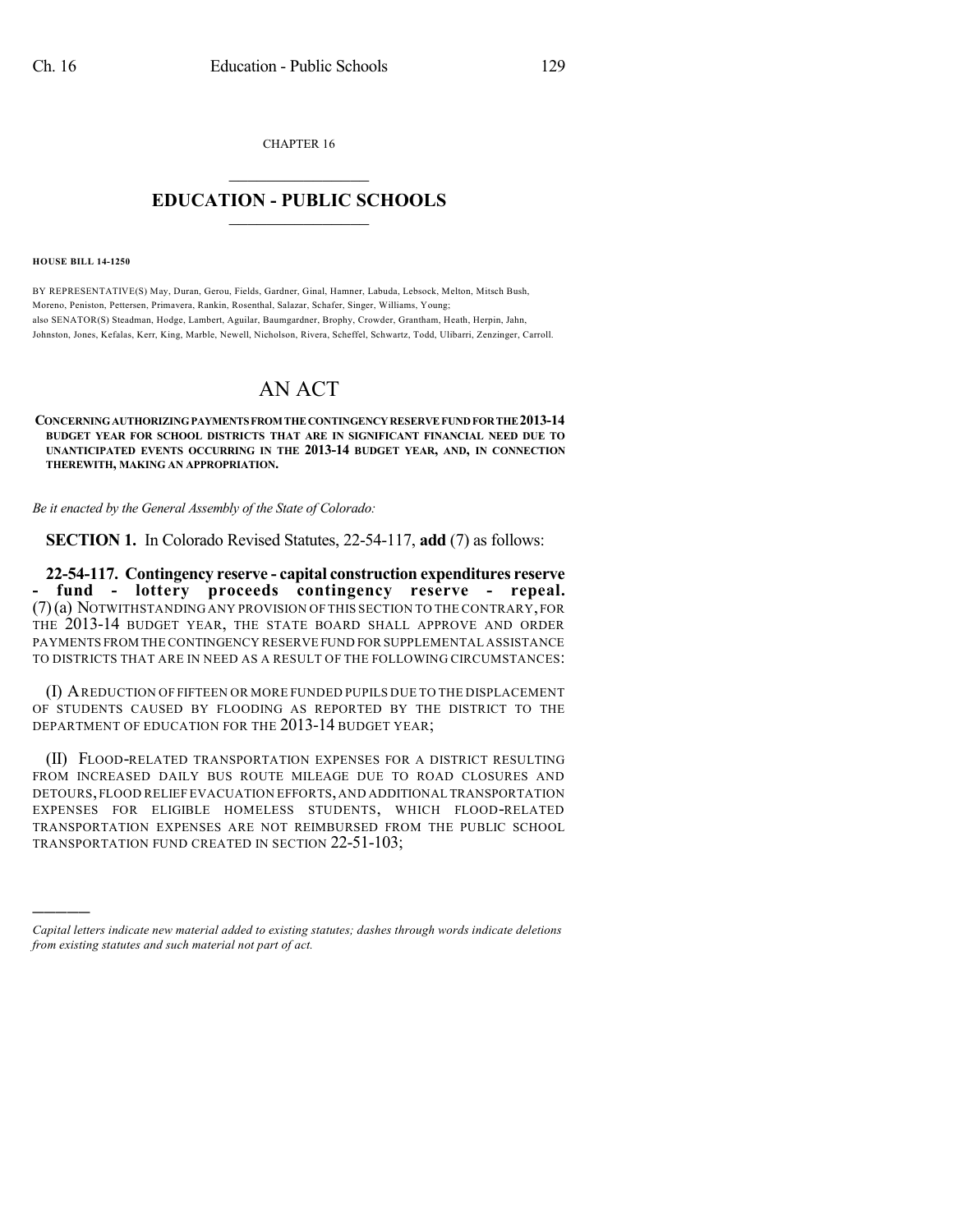(III) A DIFFERENCE IN THE FORECASTED AND ACTUAL VALUATION FOR ASSESSMENT OF PROPERTY TAX FOR A DISTRICT, WHICH DIFFERENCE IS NOT OFFSET BY AN INCREASE IN STATE SHARE AND RESULTS IN A MID-YEAR DECREASE IN PER PUPIL REVENUES OF MORE THAN FIVE HUNDRED DOLLARS AND A MID-YEAR DECREASE OF MORE THAN NINE PERCENT IN TOTAL PROGRAM FUNDING AS CALCULATED FOR THE DISTRICT PURSUANT TO SECTION 22-54-104 FOR THE 2013-14 BUDGET YEAR; OR

(IV) ADIFFERENCE IN THE FORECASTED AND ACTUAL FUNDED PUPIL COUNT OF A DISTRICT THAT RESULTS IN A MID-YEAR DECREASE OF MORE THAN TWO THOUSAND DOLLARS IN PER PUPIL REVENUES BASED ON THE TOTAL PROGRAM FUNDING CALCULATED FOR THE DISTRICT PURSUANT TO SECTION 22-54-104 FOR THE 2013-14 BUDGET YEAR.

(b) A DISTRICT MAY APPLY FOR SUPPLEMENTAL ASSISTANCE PURSUANT TO THIS SUBSECTION (7) AS PROVIDED IN GUIDELINES ISSUED BY THE DEPARTMENT OF EDUCATION. NOTWITHSTANDING THE PROVISIONS OF SUBSECTION (3) OF THIS SECTION, THE STATE BOARD SHALL INVESTIGATE AN APPLICATION FOR PAYMENT PURSUANT TO THIS SUBSECTION (7) AS IT DEEMS NECESSARY. IF THE STATE BOARD FINDS THAT AN APPLYING DISTRICT IS ELIGIBLE FOR SUPPLEMENTAL ASSISTANCE PURSUANT TO PARAGRAPH (a) OF THIS SUBSECTION (7), IT SHALL, BY ORDER UPON THE STATE TREASURER, DIRECT PAYMENT OF THE FOLLOWING AMOUNTS FROM THE CONTINGENCY RESERVE FUND TO THE TREASURER OF THE APPLYING DISTRICT FOR CREDIT TO THE GENERAL FUND OF THE DISTRICT:

(I) IF THE DISTRICT IS ELIGIBLE FOR SUPPLEMENTAL ASSISTANCE BASED ON THE CIRCUMSTANCES SPECIFIED IN SUBPARAGRAPH (I) OF PARAGRAPH (a) OF THIS SUBSECTION (7), AN AMOUNT EQUAL TO THE DISTRICT'S PER PUPIL REVENUES FOR THE 2013-14 BUDGET YEAR MULTIPLIED BY THE REDUCTION IN PUPIL ENROLLMENT;

(II) IF THE DISTRICT IS ELIGIBLE FOR SUPPLEMENTAL ASSISTANCE BASED ON THE CIRCUMSTANCES SPECIFIED IN SUBPARAGRAPH (II) OF PARAGRAPH (a) OF THIS SUBSECTION (7), AN AMOUNT EQUAL TO THE DISTRICT'S INCREASED TRANSPORTATION EXPENSES; AND

(III) IF THE DISTRICT IS ELIGIBLE FOR SUPPLEMENTAL ASSISTANCE BASED ON THE CIRCUMSTANCES SPECIFIED IN SUBPARAGRAPH (III) OR (IV) OF PARAGRAPH (a) OF THIS SUBSECTION (7), AN AMOUNT EQUAL TO THE FINAL ESTIMATE OF THE DISTRICT'S PER PUPIL REVENUES THAT THE DEPARTMENT OF EDUCATION PREPARED FOR THE 2013-14 BUDGET YEAR MINUS THE PER PUPIL REVENUES THAT THE DISTRICT RECEIVES BASED ON THE DISTRICT'S FUNDED PUPIL COUNT AND VALUATION FOR ASSESSMENT OF TAXABLE PROPERTY FOR THE 2013-14 BUDGET YEAR, MULTIPLIED BY THE DISTRICT'S FUNDED PUPIL COUNT FOR THE 2013-14 BUDGET YEAR.

(c) THIS SECTION IS REPEALED, EFFECTIVE JULY 1, 2015.

**SECTION 2. Appropriation.** In addition to any other appropriation, for the fiscal year beginning July 1, 2013, there is hereby appropriated, out of any moneys in the general fund not otherwise appropriated, to the contingency reserve fund created in section 22-54-117, Colorado Revised Statutes, the sum of \$1,733,884, and said sum, or so much thereof as may be necessary, is further appropriated to the